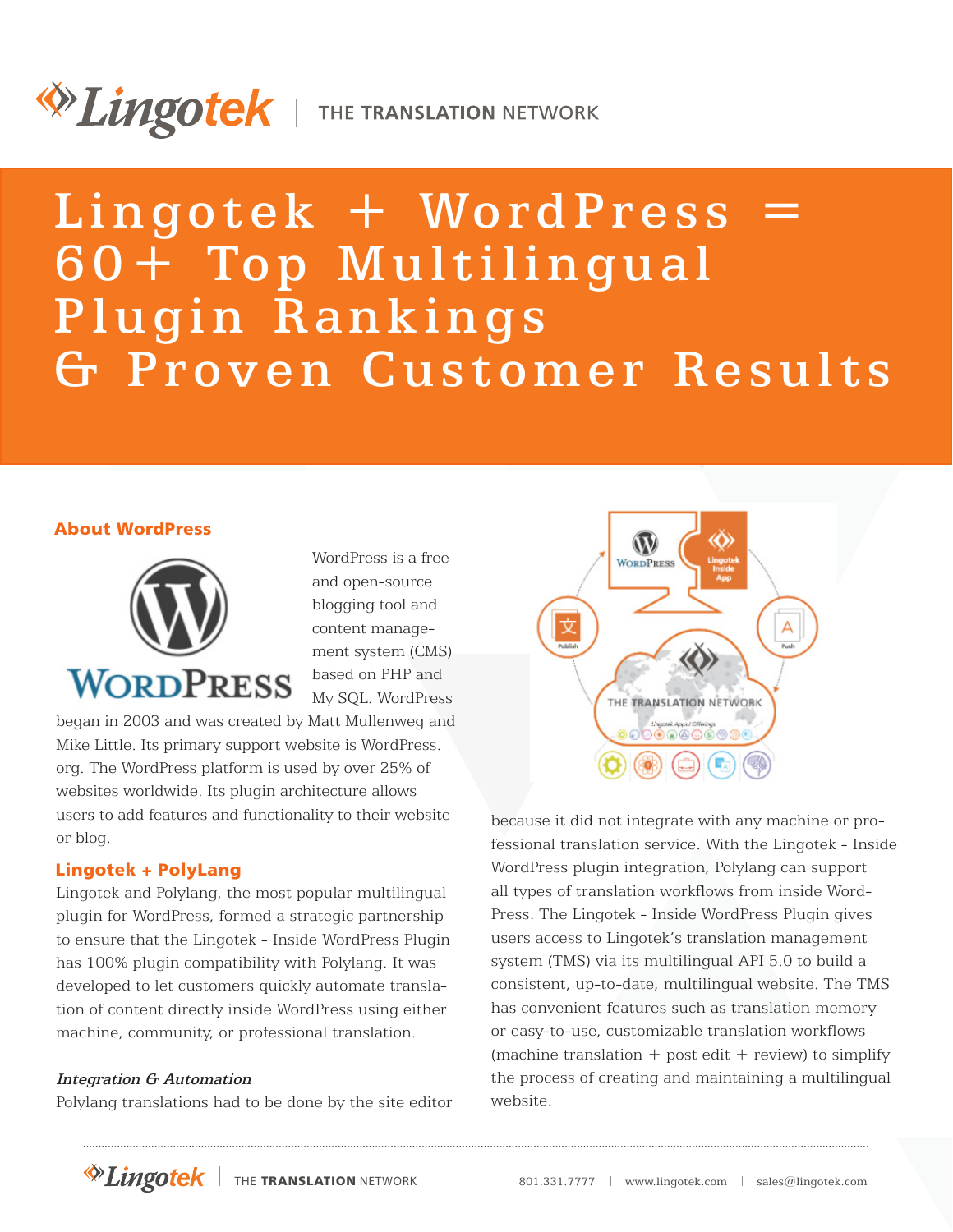**"Working with Lingotek gave us the opportunity to have full access and control of the translation process. In the past, we had no visibility….We can log in to the TMS and see where a project is with the translators… I can actually see the percentage of where they are with a project. That's a huge streamlining of communication."**

**-- Kimberly Clifton Director of Sales Operations and Marketing LightPath Technologies**

# Challenge

WordPress users who only have an English blog or website, can only reach a fraction of potential site visitors. A Gallup survey of language preferences found that global customers don't visit websites, browse the Internet, or buy on sites that aren't in their native language.

# Solution

#### Lingotek - Inside WordPress Plugin

To extend your reach, WordPress users need an easy-touse multilingual plugin to personalize your content and engage more global customers.

The Lingotek - Inside WordPress plugin is free and easy to use. It can quickly translate WordPress content using Lingotek's Translation Management System (TMS). The plugin automates translation workflows, assignments, and publication. Once the translation is completed in the TMS, the plugin automatically rebuilds the multilingual version of the asset inside of WordPress.

#### **Benefits**

Lingotek serves WordPress customers in a wide range of industries: consumer goods, digital agencies, digital intelligence, landscape design and architecture, real estate, and technology, including the world leader in processor technology.

Our customers have experienced many benefits when using the Lingotek - Inside WordPress Plugin: more control and visibility, established workflows, streamlined communication, greater departmental efficiency, faster translation, and increased opportunities for global expansion.

#### More Control and Visibility

- The most mature, cloud-based TMS on the market with the industry's most advanced tools.
- Cloud-based automation of publishing, translating, and delivering multilingual content.
- Puts all of your linguistic resources at your fingertips.

#### Established Workflows

• The ability to create workflows in the Lingotek TMS creates a documented process and an actual work flow that can be shared from several locations. This contributed to greater departmental efficiency and coordination by having a system and software that initiates workflows and processes automatically.

#### Streamlined Communication

- Automatic notifications and real-time collaboration.
- Easy project monitoring and continuous cloud updates.